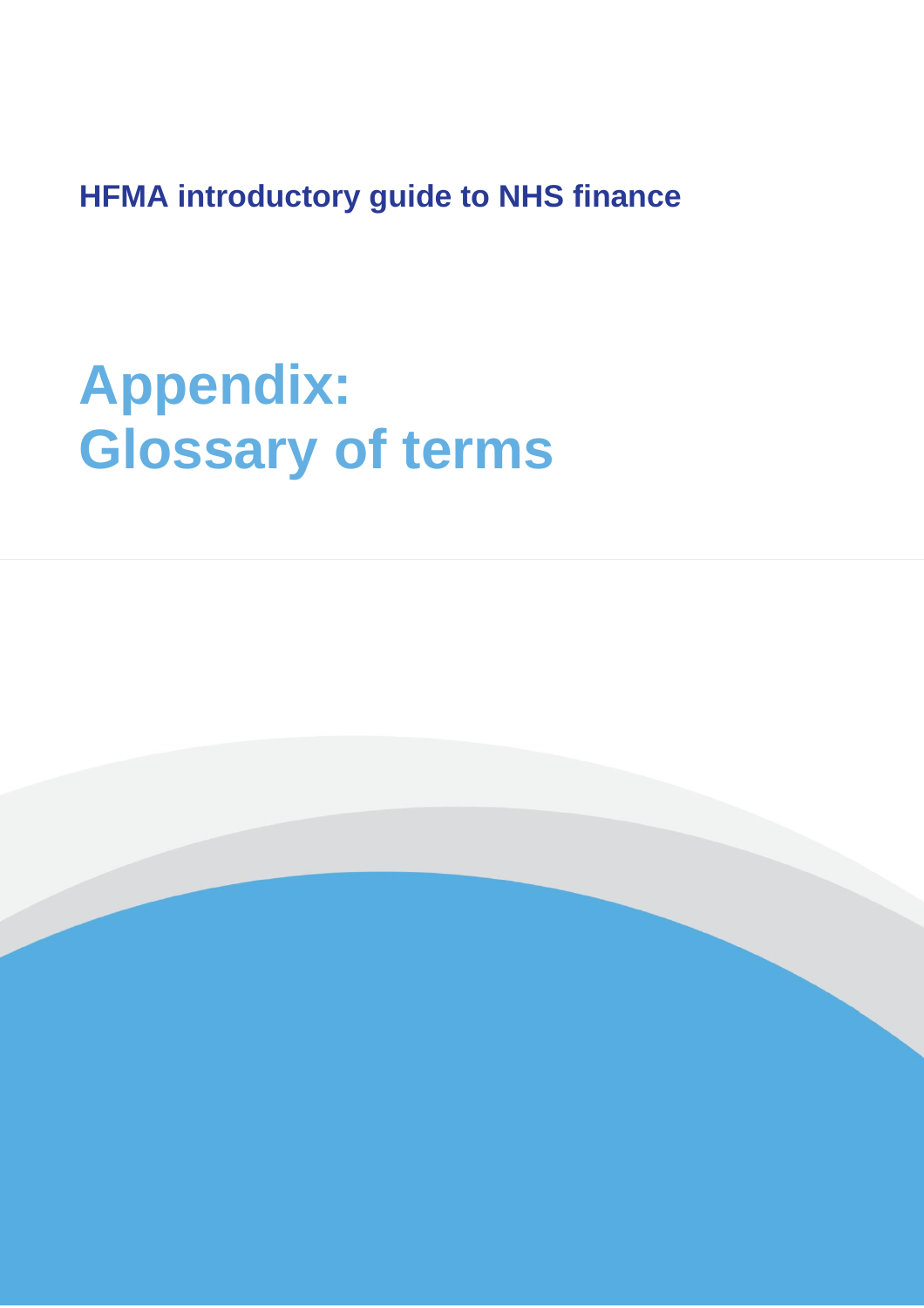## **Appendix: Glossary of terms**

This listing includes a brief explanation of some of the terms used in the guide but is not exhaustive. The HFMA has produced a number of briefings that list key financial and governance terms. These can be downloaded from the publications section of our website – type in 'glossary' to the search function:<https://www.hfma.org.uk/publications>

## **Term**

| <b>Accountability</b>                                     | Demonstrating on an ongoing basis that public money is being used<br>wisely and effectively                                                                                                                                             |
|-----------------------------------------------------------|-----------------------------------------------------------------------------------------------------------------------------------------------------------------------------------------------------------------------------------------|
| Accountable/<br><b>Accounting officer</b>                 | Responsible for ensuring that his or her organisation operates effectively,<br>economically and with probity; makes good use of resources and keeps<br>proper accounts                                                                  |
| <b>Accounts direction</b>                                 | Sets out detailed rules about the preparation, approval and publication of<br>the annual report and accounts                                                                                                                            |
| <b>Accrual</b>                                            | An accounting concept that is designed to ensure that the accounts and<br>budget reports show all the income and expenditure that relate to the<br>financial year                                                                       |
| <b>Activity-based</b><br>budgeting                        | Produces a budget for a defined activity level. As activity levels change,<br>so do costs and income                                                                                                                                    |
| <b>Administration</b><br>income /<br>expenditure          | Income/ expenditure that is not for the direct provision of healthcare or<br>healthcare related services                                                                                                                                |
| <b>Aligned payment</b><br>and incentive<br>approach (API) | A payment system that supports joint working through paying all providers<br>through the same methodology. Comprises a fixed element to cover an<br>agreed level of activity and a variable element to incentivise agreed<br>priorities |
| <b>Allocation</b>                                         | The annual amount of money made available to a health board or CCG to<br>deliver/ purchase healthcare for local people                                                                                                                  |
| <b>Amortisation</b>                                       | Follows the same underlying principle as depreciation but is the term used<br>in relation to intangible assets such as patents, intellectual property and<br>software licences                                                          |
| <b>Audit</b>                                              | The process of validating the accuracy, completeness and adequacy of<br>disclosure in financial records                                                                                                                                 |
| <b>Audit committee</b>                                    | A statutory committee of the governing body of all NHS organisations. Its<br>role is to review and report on the relevance and rigour of the governance<br>structures in place and the assurances the board receives                    |
| <b>Balanced budget</b>                                    | A budget that delivers break-even or a surplus                                                                                                                                                                                          |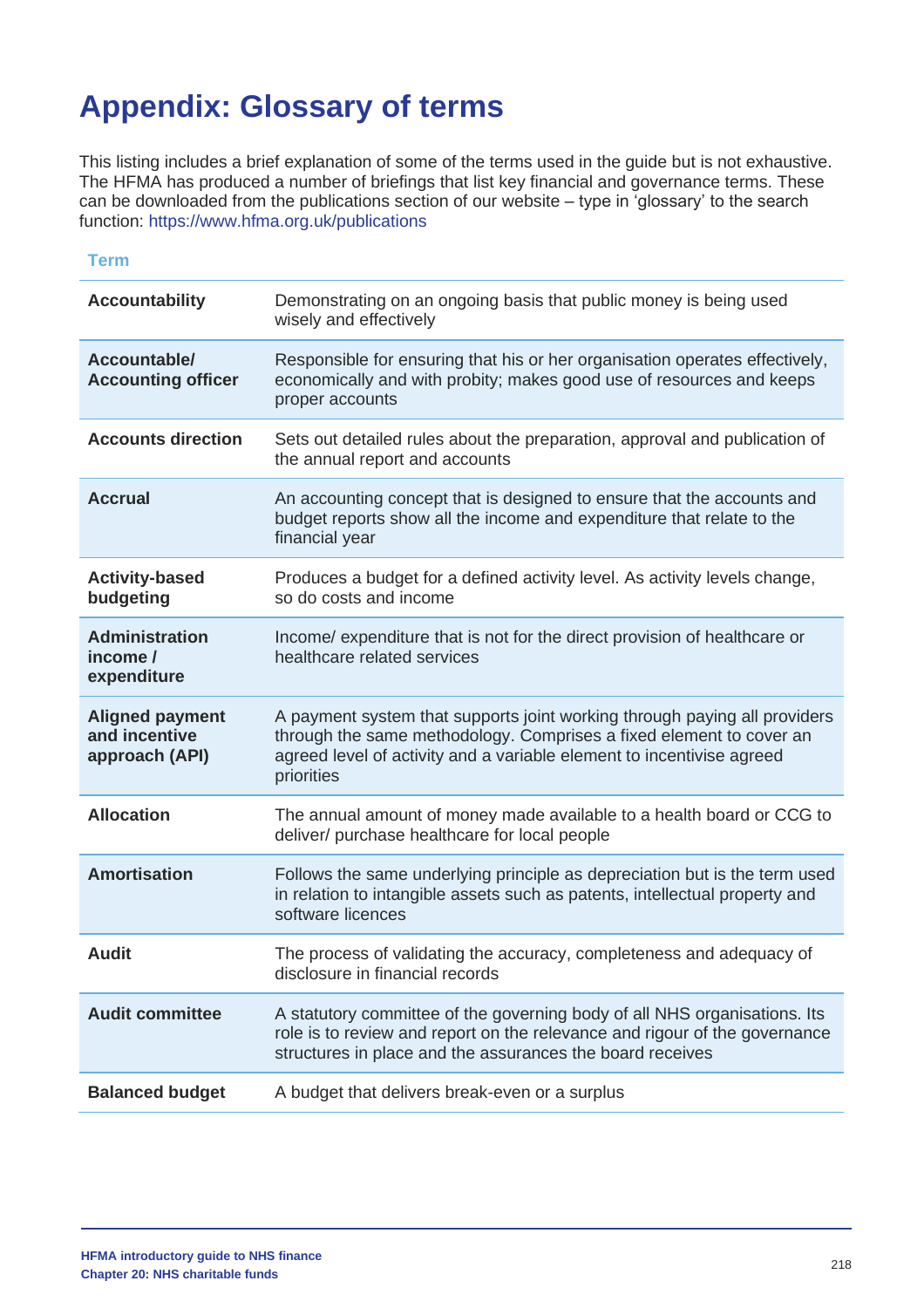| <b>Benchmarking</b>                       | The process of measuring and comparing performance against other<br>similar organisations to obtain information that helps to identify areas for<br>potential improvement                                                                                                              |
|-------------------------------------------|----------------------------------------------------------------------------------------------------------------------------------------------------------------------------------------------------------------------------------------------------------------------------------------|
| <b>Best practice tariffs</b>              | Reflect the costs of delivering treatments in line with NICE guidance. They<br>financially incentivise the clinically appropriate model against other<br>treatments for the same condition                                                                                             |
| <b>Better care fund</b><br>(BCF)          | CCGs and local authorities contribute an agreed level of resource into a<br>single 'pot' that is then used to commission health and social care<br>services enabling patients to experience a seamless service with a single<br>point of access for their health and social care needs |
| <b>Block contract</b>                     | Allows a healthcare provider to receive a 'lump sum' payment to provide a<br>service irrespective of the number of patients treated or the type of<br>treatment provided                                                                                                               |
| <b>Board assurance</b><br>framework (BAF) | Records the key processes used to manage the organisation and the<br>principal risks to meeting its strategic objectives                                                                                                                                                               |
| <b>Board / governing</b><br>body          | The organisation's pre-eminent group that takes corporate responsibility<br>for the strategies and actions of the organisation and is accountable to the<br>public for the services provided                                                                                           |
| <b>Break-even</b>                         | Income equals expenditure. Although the break-even duty is a statutory<br>requirement for non-foundation NHS trusts in England, all NHS bodies are<br>expected to operate a balanced budget ensuring that total expenditure<br>does not exceed total income                            |
| <b>Budget</b>                             | A financial and/ or quantitative statement that is prepared and agreed for<br>a specific future period. It translates aims into a statement of the<br>resources needed to fulfil them and has either a monetary or non-<br>monetary value                                              |
| <b>Budget manager</b>                     | The single named individual responsible for ensuring that the budget is<br>met and highlighting when the budget is likely to be under or over spent                                                                                                                                    |
| <b>Budget monitoring</b>                  | A continuous process of reviewing actual income and expenditure or non-<br>financial data for example, patient activity against the budget                                                                                                                                             |
| <b>Business case</b>                      | A formal process for identifying the financial and qualitative implications of<br>options for changing services and/ or making investments                                                                                                                                             |
| <b>Business plan</b>                      | The written end product of a process that identifies the aims, objectives<br>and resource requirements of an organisation over the next three to five<br>year period                                                                                                                   |
| <b>Capital</b>                            | An asset (or group of functionally interdependent assets) with a useful life<br>expectancy of greater than one year, whose cost exceeds a minimum<br>threshold, normally £5,000                                                                                                        |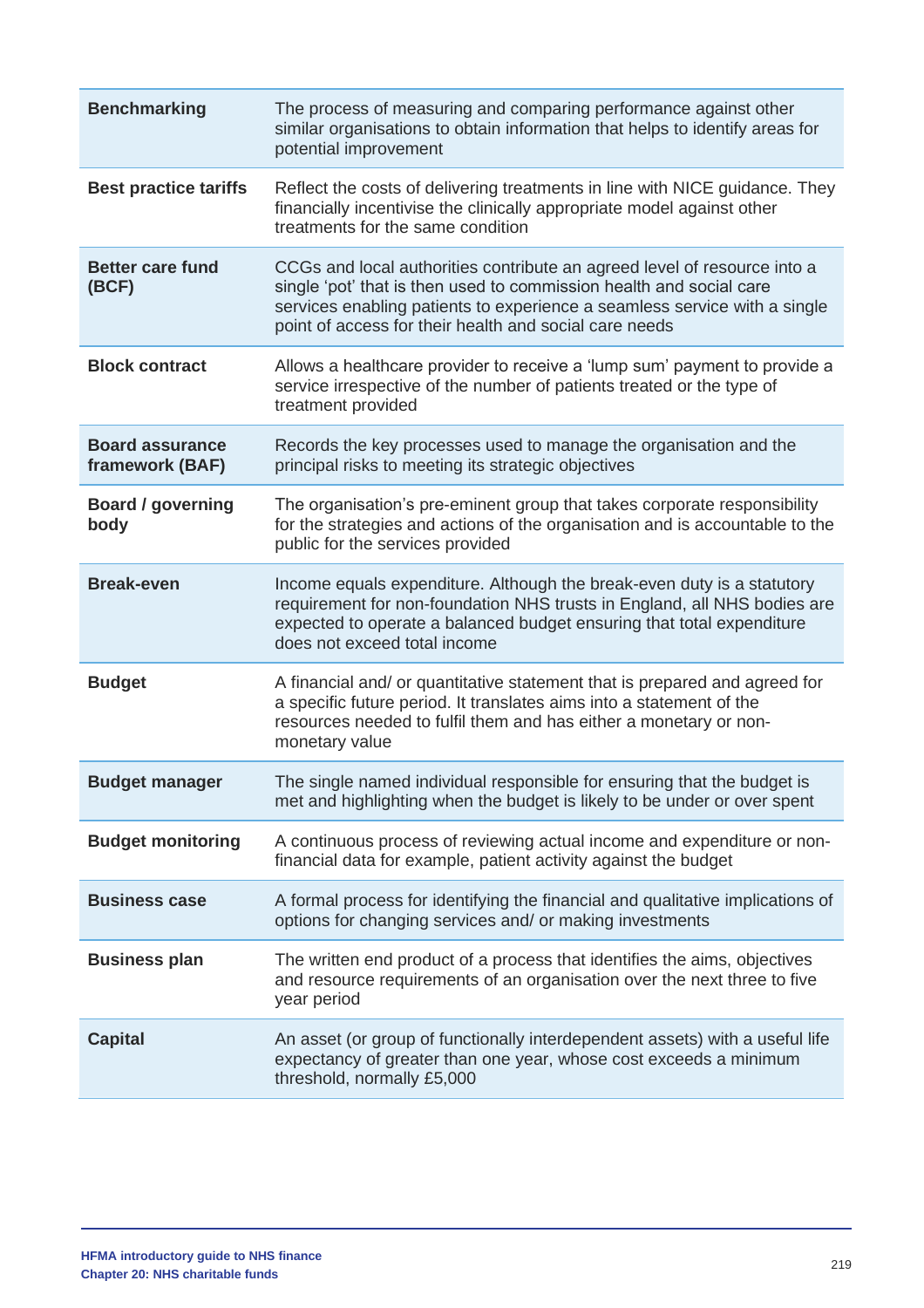| <b>Capital resource</b><br>limit (CRL)                        | A limit on the amount that may be spent on capital purchases. It takes<br>account of money owed by and to the organisation in relation to capital as<br>well as the sale or disposal of assets. If net capital expenditure is less<br>than the limit, the target has been achieved                           |
|---------------------------------------------------------------|--------------------------------------------------------------------------------------------------------------------------------------------------------------------------------------------------------------------------------------------------------------------------------------------------------------|
| Code of<br>accountability                                     | This defines the public service values that must underpin the work of NHS<br>governing bodies, sets out accountability regimes and describes the basis<br>on which NHS organisations should fulfil their statutory duties                                                                                    |
| <b>Commissioning for</b><br>quality and<br>innovation (CQUIN) | Payments designed to ensure that a proportion of providers' income is<br>conditional on quality and innovation and is linked to service improvement                                                                                                                                                          |
| <b>Consolidation</b>                                          | The requirement for individual NHS bodies' accounts to be included in a<br>consolidated set of accounts with other bodies under common control                                                                                                                                                               |
| Constitution and / or<br>standing orders                      | Translate an organisation's statutory powers into a series of practical rules<br>designed to protect the interests of the organisation, its staff and<br>'customers'. They specify how functions will be carried out and how<br>decisions will be made                                                       |
| <b>Cost improvement</b><br>plan / programme<br>(CIP)          | Sets out the savings that an NHS organisation plans to make to reduce its<br>expenditure/ increase efficiency. It is used to close the gap between the<br>funding received and the expenditure incurred in any one year                                                                                      |
|                                                               |                                                                                                                                                                                                                                                                                                              |
| <b>Cost pressures</b>                                         | A generic cost pressure is an increase in cost that is generally beyond the<br>control of an individual organisation. A local cost pressure is an increase<br>in cost that, although it may or may not be geographically widespread, is<br>considered to be within the control of an individual organisation |
| <b>Costing</b>                                                | Quantifying, in financial terms, the value of resources consumed in<br>carrying out a particular activity/ service or producing a certain unit of<br>output                                                                                                                                                  |
| <b>Currency</b>                                               | A defined unit of output activity or healthcare that is paid for by<br>commissioners                                                                                                                                                                                                                         |
| <b>Deferred income</b>                                        | Income received in advance for goods or services that have not yet been<br>delivered or provided                                                                                                                                                                                                             |
| <b>Depreciation</b>                                           | A non-cash expense that recognises that assets are 'used up' during their<br>useful life. The term relates to tangible assets such as property, plant and<br>equipment, as well as some intangible assets such as software<br>development                                                                    |
| <b>Direct costs</b>                                           | Costs that can be directly attributed to a particular activity or output                                                                                                                                                                                                                                     |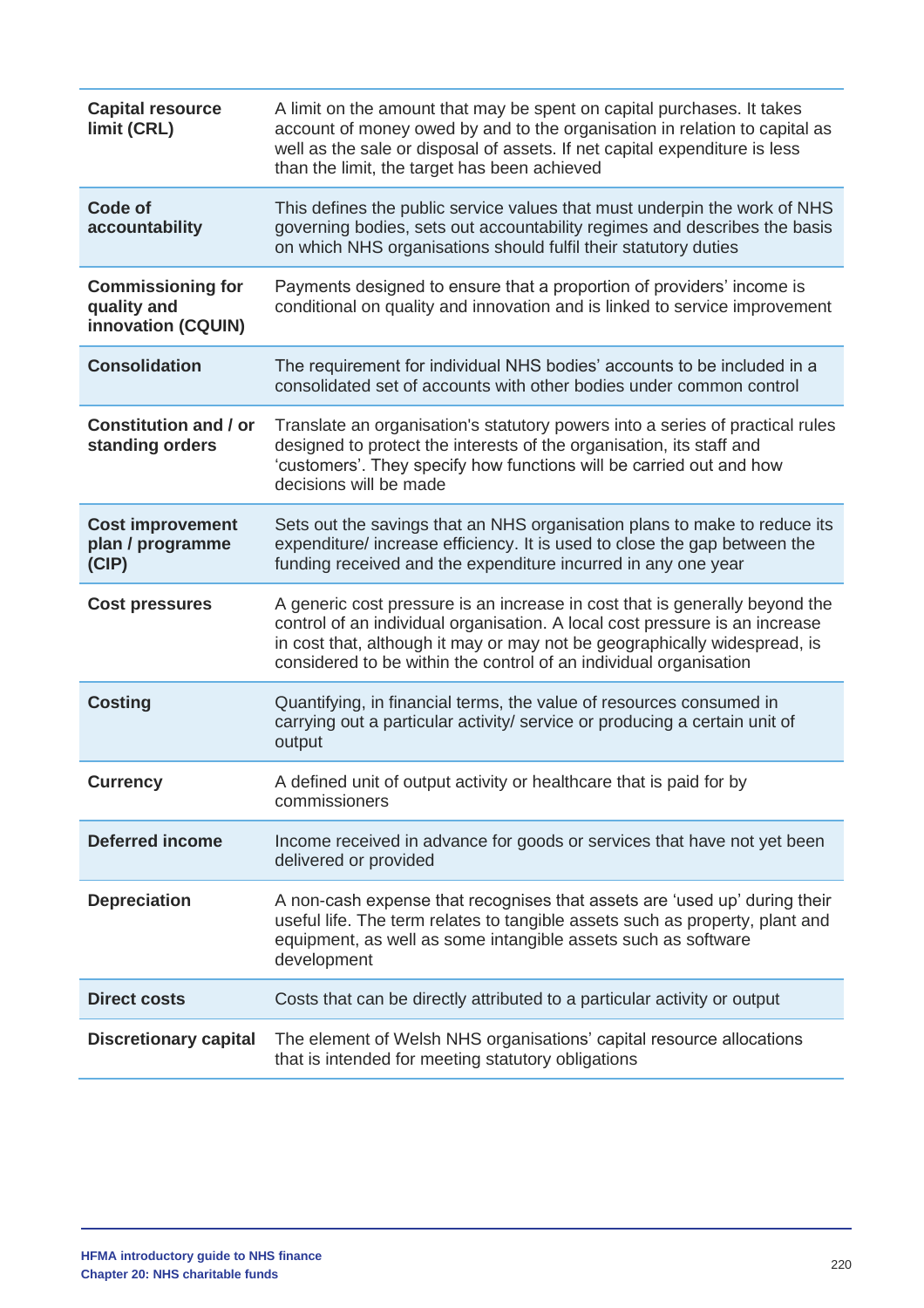| <b>Drawdown</b>                                   | The amount of cash that a CCG can access. Cash cannot be accessed in<br>advance of when it is needed                                                                                                                                                                                                   |
|---------------------------------------------------|--------------------------------------------------------------------------------------------------------------------------------------------------------------------------------------------------------------------------------------------------------------------------------------------------------|
| <b>External financing</b><br>limit (EFL)          | External financing limit (EFL) is one of the performance targets against<br>which the financial performance of a non-foundation NHS trust is<br>measured. It is a control on net cash flows and trusts must not overshoot<br>their EFL                                                                 |
| <b>Financial model</b>                            | A mechanism used for illustrating what the income and costs for different<br>scenarios will be, when they will be received and incurred and what<br>tolerances there are for each                                                                                                                      |
| <b>Five case model</b>                            | The HM Treasury approach used to develop public sector business cases<br>for spending proposals. It requires consideration of five 'cases': strategic,<br>economic, commercial, financial and management                                                                                               |
| <b>Fixed costs</b>                                | Costs that do not increase or decrease with changes in levels of activity                                                                                                                                                                                                                              |
| <b>Forecast</b>                                   | A prediction of future financial performance                                                                                                                                                                                                                                                           |
| <b>Full business case</b><br>(FBC)                | A written document that brings together the arguments for a preferred<br>planned investment including current and future service requirements,<br>affordability, the organisation's competitive service position and the ability<br>to complete the project within the specified budget and time scale |
| <b>Governance</b>                                 | The system by which organisations are directed and controlled. It is<br>concerned with how an organisation is run - how it structures itself and<br>how it is led                                                                                                                                      |
| Governance<br>statement (GS)                      | A key component of the annual report and accounts and is signed by the<br>accountable officer (on behalf of the governing body). It is designed to<br>provide assurance in relation to the system of internal control that has<br>been operating throughout the preceding year                         |
| <b>Group accounting</b><br>manual (GAM)           | Sets out how health bodies should apply international financial reporting<br>standards (IFRS) when preparing their accounts. It includes sector<br>specific disclosures required in their annual report and accounts                                                                                   |
| <b>Healthcare</b><br>agreements                   | Contracts agreed between two local health boards or a local health board<br>and an NHS trust                                                                                                                                                                                                           |
| <b>Healthcare resource</b><br>groups (HRGs)       | The currency used to collate the costs of procedures/ diagnoses into<br>common groupings                                                                                                                                                                                                               |
| Incremental/<br>historical budget/<br>base budget | The previous year's budget adjusted for all known changes and<br>developments                                                                                                                                                                                                                          |
| <b>Integrated care</b>                            | Gives people the support they need, joined up across local councils, the<br>NHS, and other partners. It removes traditional divisions between                                                                                                                                                          |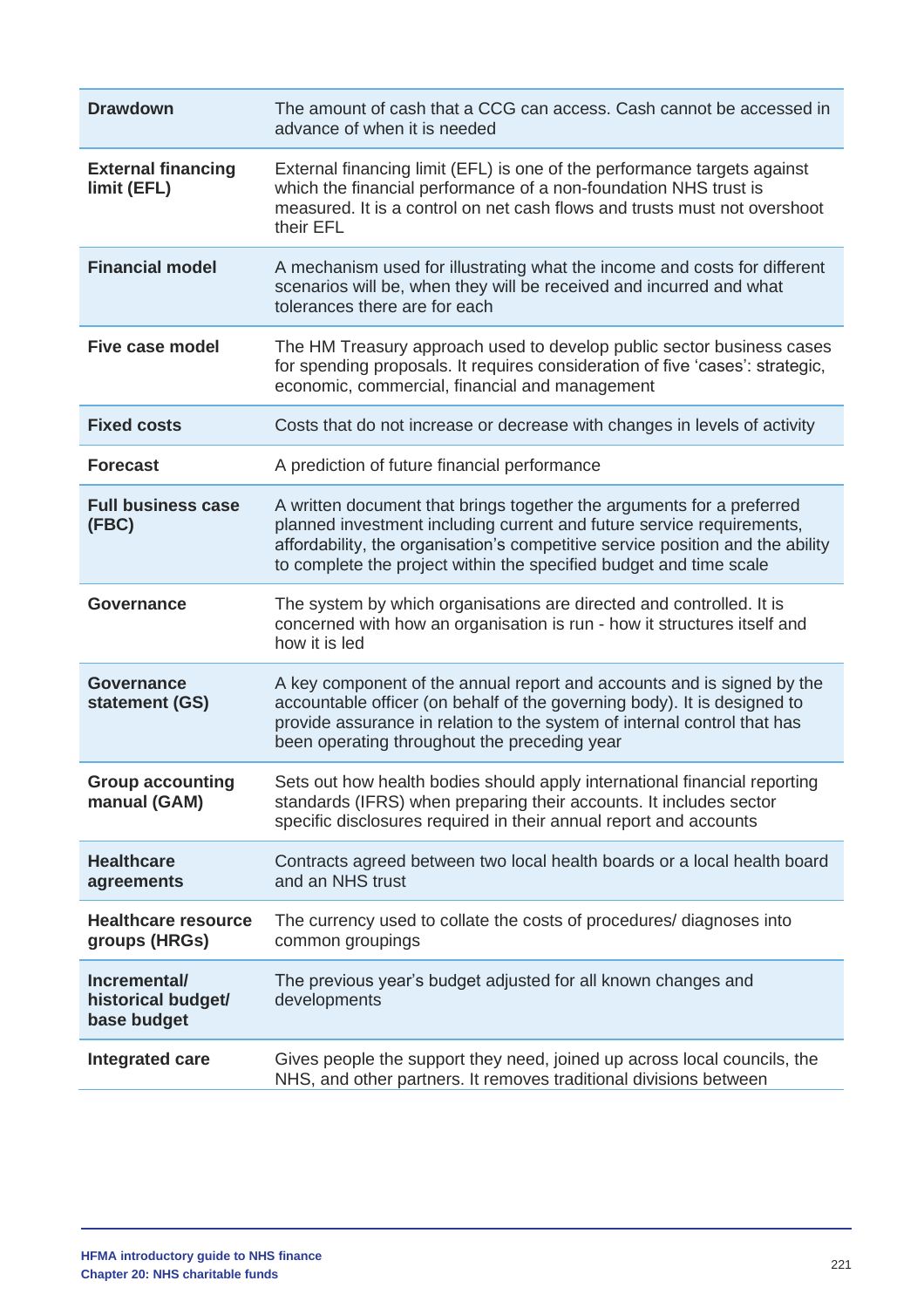|                                             | hospitals and family doctors, between physical and mental health, and<br>between NHS and council services.                                                                                                                       |
|---------------------------------------------|----------------------------------------------------------------------------------------------------------------------------------------------------------------------------------------------------------------------------------|
| <b>Integrated care</b><br>system (ICS)      | Partnerships between the organisations that meet health and care needs<br>across an area, to coordinate services and to plan in a way that improves<br>population health and reduces inequalities between different groups       |
| <b>Integrated care</b><br>board (ICB)       | Will take on the NHS commissioning functions of CCGs as well as some<br>of NHS England's commissioning functions. It will also be accountable for<br>NHS spend and performance within the system                                 |
| <b>Integrated care</b><br>partnership (ICP) | Bring together the ICBs, their partner local authorities and other locally<br>determined representatives and are tasked with developing a strategy to<br>address the health, social care and public health needs of their system |
| <b>Indirect costs</b>                       | Costs that cannot be attributed directly to a particular activity or cost<br>centre                                                                                                                                              |
| <b>Liquidity</b>                            | A measure of how long an organisation could continue if it collected no<br>more cash from debtors                                                                                                                                |
| <b>Local modification</b>                   | An increase to a national price agreed between a commissioner and<br>provider in England if local circumstances make it uneconomic to continue<br>to provide a particular service at the national price                          |
| <b>Local price</b>                          | A price for a healthcare activity that is negotiated and agreed between a<br>commissioner and provider in England                                                                                                                |
| <b>Local variation</b>                      | An increase or decrease in a national price or a change in currency<br>agreed between a commissioner and a provider in England if the national<br>price is not appropriate for local circumstances                               |
| <b>Market forces factor</b><br>(MFF)        | A payment index applied to all NHS bodies providing services under the<br>national tariff to account for geographical variations in the cost of<br>providing healthcare in different parts of the country                        |
| <b>National price</b>                       | The price set by NHS Improvement for a defined unit of healthcare. It is<br>the amount paid by a commissioner in England to reimburse a provider of<br>NHS funded healthcare                                                     |
| <b>National tariff</b>                      | The system of financial flows to move funds around the health service. It<br>enables healthcare providers in England to be reimbursed for the costs of<br>providing treatment                                                    |
| <b>National tariff</b><br>document (NTD)    | The document jointly published each year by NHS Improvement and NHS<br>England outlining the payment mechanism for the NHS in England                                                                                            |
| <b>Nolan principles</b>                     | The key principles of how individuals and organisations in the public<br>sector should conduct themselves                                                                                                                        |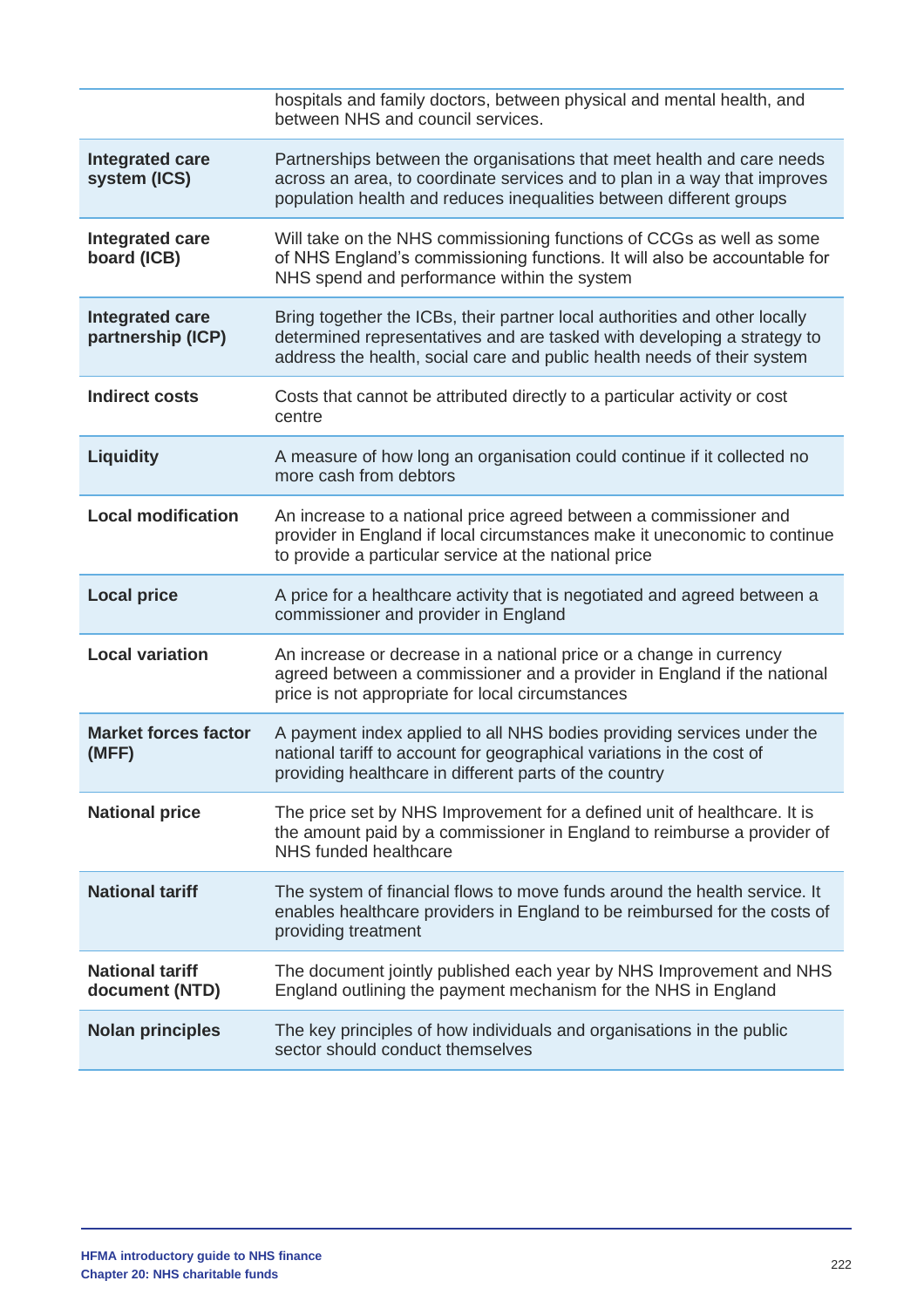| <b>Non-executive</b><br>director/ non-officer<br>member/ lay<br>member            | Normally appointed by the organisation's nominations committee, they are<br>key members of the organisation's governing body. Appointed based on<br>their individual skills and what they will bring to the overall composition of<br>the board, they are expected to challenge decisions and strategies |
|-----------------------------------------------------------------------------------|----------------------------------------------------------------------------------------------------------------------------------------------------------------------------------------------------------------------------------------------------------------------------------------------------------|
| <b>Non-recurrent</b>                                                              | One-off income, expenditure or savings                                                                                                                                                                                                                                                                   |
| <b>Outline business</b><br>case (OBC)                                             | A written document that evaluates different investment options using<br>economic appraisals to identify the preferred option in financial terms                                                                                                                                                          |
| <b>Overhead costs</b>                                                             | Those costs that contribute to the general running of the organisation but<br>cannot be directly related to an activity or service                                                                                                                                                                       |
| <b>Patient level costing</b>                                                      | Allocating costs to an individual patient                                                                                                                                                                                                                                                                |
| <b>Patient level costing</b><br>and information<br>system (PLICS)                 | Computer software that enables an organisation to determine and analyse<br>patient-level costs                                                                                                                                                                                                           |
| <b>Payment by results</b><br>(PbR)                                                | A system where payment is made for activity carried out, at a pre-set<br>national rate, or tariff. Usually only applied to acute sector activity                                                                                                                                                         |
| <b>Personal health</b><br>budget (PHB)                                            | The support a person purchases or arranges, to meet agreed health and/<br>or social care outcomes                                                                                                                                                                                                        |
| <b>Pooled budget</b>                                                              | A local authority and an NHS body combine resources and jointly<br>commission or manage an integrated service under section 75 of the NHS<br>Act 2006                                                                                                                                                    |
| <b>Primary care</b><br>network (PCN)                                              | A group of general practices working together with a range of local<br>providers across primary care, community services, social care and the<br>voluntary sector.                                                                                                                                       |
| <b>Prime financial</b><br>policies / standing<br>financial<br>instructions (SFIs) | Set out the organisation's detailed financial procedures and<br>responsibilities. They are designed to ensure that NHS organisations<br>account fully and openly for all that they do                                                                                                                    |
| <b>Programme income</b><br>or expenditure                                         | Any income spent or expenditure incurred on the direct provision of<br>healthcare or healthcare related services                                                                                                                                                                                         |
| <b>Public dividend</b><br>capital (PDC)                                           | Represents the Department of Health and Social Care's equity interest in<br>defined public assets across the NHS. The Department is required to<br>make a return on its net assets of 3.5%. For NHS providers this is paid as<br>a PDC dividend                                                          |
| Quality, innovation,<br>productivity and<br>prevention (QIPP)                     | A programme designed to identify savings that can be reinvested in the<br>health service and improve the quality of care. Responsibility for<br>achievement lies with CCGs                                                                                                                               |
| <b>Recurrent</b>                                                                  | On-going income, expenditure or savings                                                                                                                                                                                                                                                                  |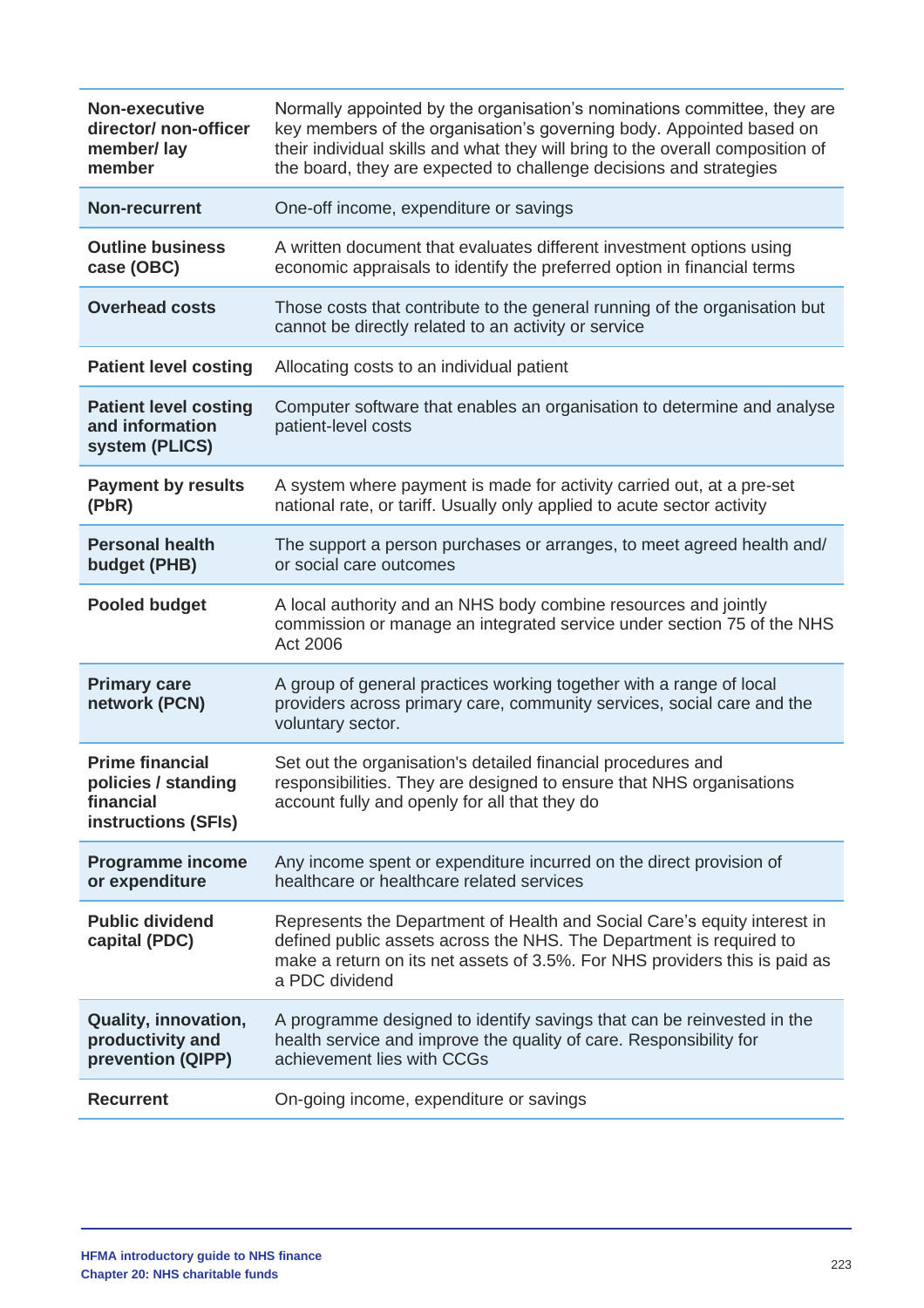| <b>Reference costs</b>                                           | NHS organisations are required to submit a schedule of costs of delivered<br>healthcare resource groups/ activities to allow direct comparison of the<br>relative costs of different providers. The results are published each year in<br>the national schedule of reference costs |
|------------------------------------------------------------------|------------------------------------------------------------------------------------------------------------------------------------------------------------------------------------------------------------------------------------------------------------------------------------|
| <b>Reserves</b>                                                  | Monies that are set aside for a specific purpose, often on receipt of<br>specific or ring-fenced income                                                                                                                                                                            |
| <b>Resource limit (RL)</b><br>or revenue resource<br>limit (RRL) | One of the financial performance targets used to determine whether or not<br>operational financial balance has been met by health boards (RL), NHS<br>England and CCGs (RRL)                                                                                                       |
| <b>Revenue costs</b>                                             | The day-to-day costs of running an organisation                                                                                                                                                                                                                                    |
| <b>Revenue funding</b>                                           | The funding received by an NHS organisation to meet the costs of its day-<br>to-day activities                                                                                                                                                                                     |
| <b>Scheme of</b><br>reservation and<br>delegation                | A detailed listing of who the governing body empowers to take actions or<br>make decisions on its behalf                                                                                                                                                                           |
| Semi fixed / step<br>costs                                       | Costs that tend to remain fixed for a given level of activity but change in<br>steps when activity levels exceed or fall below given levels                                                                                                                                        |
| <b>Service line</b><br>management (SLM)                          | An 'organisation structure and management framework' where specialist<br>clinical areas are identified and managed as distinct operational units                                                                                                                                   |
| <b>Service line</b><br>reporting (SLR)                           | Looking in detail at the profitability and financial contribution of services in<br>much the same way as a private sector company analyses its business<br>units                                                                                                                   |
| <b>Standards of</b><br>business conduct                          | The strict ethical standards to be applied by all staff when conducting<br><b>NHS business</b>                                                                                                                                                                                     |
| <b>Sustainability and</b><br>transformation<br>partnership (STP) | Precursor to ICSs, bringing health and care partners together across a<br>geographical area                                                                                                                                                                                        |
| <b>Sustainability and</b><br>transformation plan<br>(STP)        | A five-year strategic plan, designed to ensure that organisations within the<br>partnership were working towards the same priorities                                                                                                                                               |
| <b>Transformation</b><br>programmes                              | Enable an NHS organisation or number of organisations to fundamentally<br>change the way that a service is provided/ delivered                                                                                                                                                     |
| <b>Underlying deficit</b>                                        | A recurrent, ongoing mismatch between an organisation's revenue and<br>expenditure                                                                                                                                                                                                 |
| <b>Value for money</b><br>(VFM)                                  | The maximum benefit has been obtained from the goods or services<br>bought or investment made                                                                                                                                                                                      |